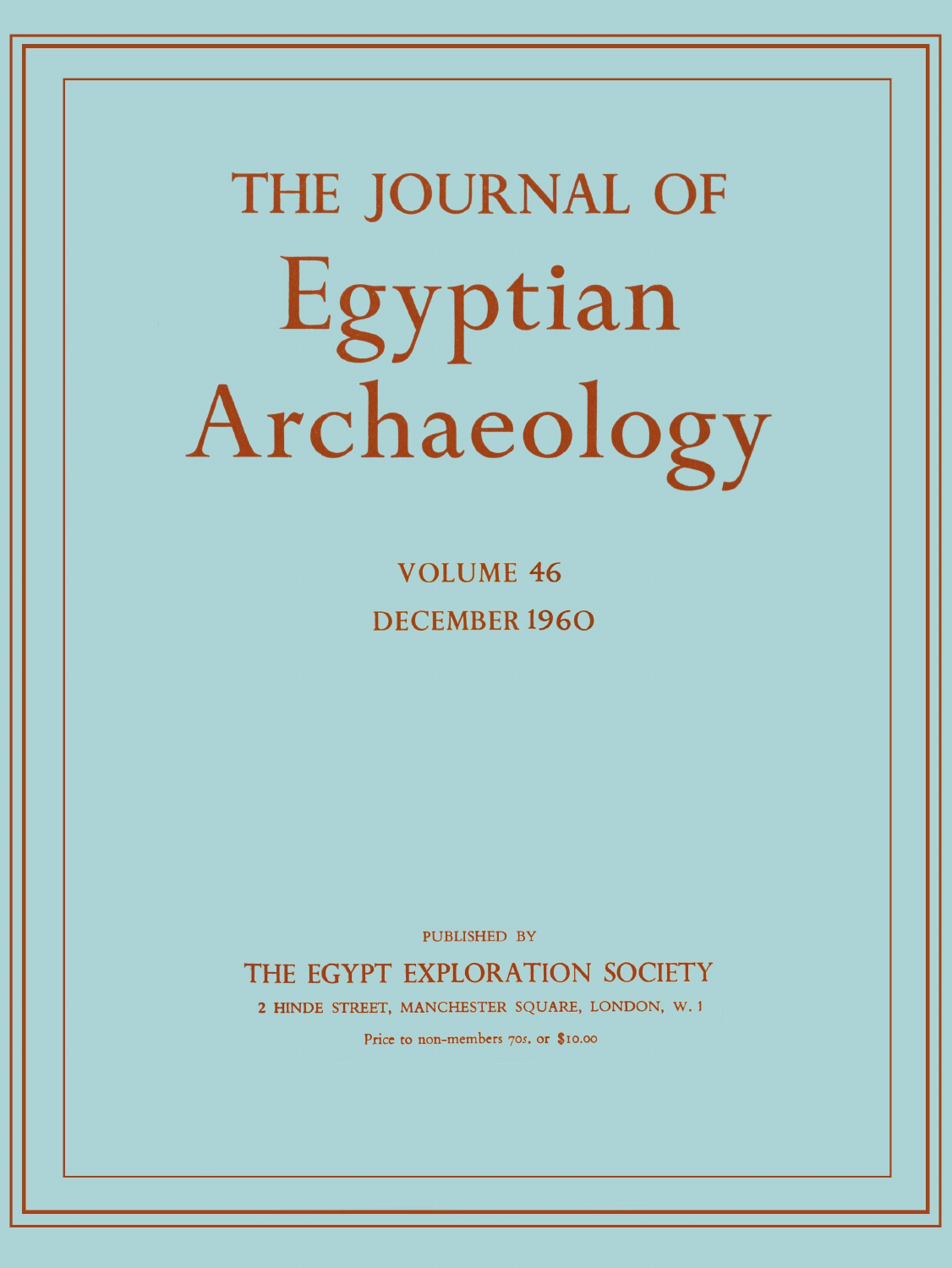# THE JOURNAL OF Egyptian Archaeology

VOLUME 46

PUBLISHED BY THE EGYPT EXPLORATION SOCIETY 2 HINDE STREET, MANCHESTER SQUARE, LONDON, W. 1 1960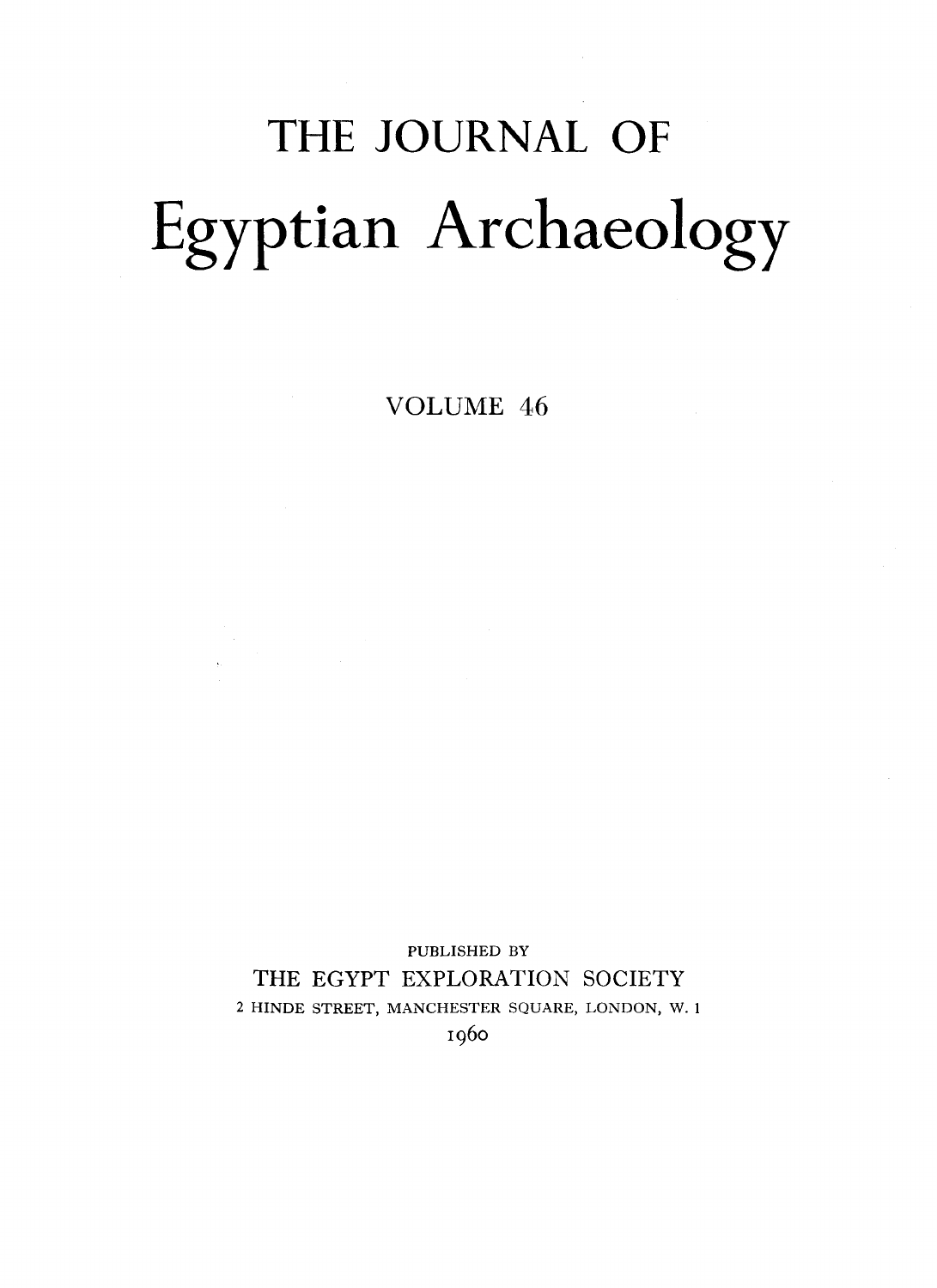# **CONTENTS**

|                                                                                                                                                                                                                                                                                                                                |                                                           |                      |                                                           |                     | <b>PAGE</b>    |
|--------------------------------------------------------------------------------------------------------------------------------------------------------------------------------------------------------------------------------------------------------------------------------------------------------------------------------|-----------------------------------------------------------|----------------------|-----------------------------------------------------------|---------------------|----------------|
| EDITORIAL FOREWORD                                                                                                                                                                                                                                                                                                             |                                                           |                      |                                                           |                     | 1              |
| THE PHILADELPHIA-CAIRO STATUE OF OSORKON II<br>$\mathbf{r}$                                                                                                                                                                                                                                                                    | Bernard V. Bothmer                                        |                      |                                                           |                     | 3              |
| THE INSCRIPTIONS ON THE PHILADELPHIA-CAIRO STATUE                                                                                                                                                                                                                                                                              |                                                           |                      |                                                           |                     |                |
| OF OSORKON II<br>$\sim 10$<br>$\Delta$<br>$\sim 100$<br>$\sim 10$<br><b>Contract</b>                                                                                                                                                                                                                                           | Helen K. Jacquet-Gordon                                   |                      |                                                           |                     | 12             |
| MENEPTAH'S AID TO THE HITTITES<br><b>Contract Contract Street</b><br>$\ddot{\phantom{a}}$                                                                                                                                                                                                                                      | G. A. Wainwright .                                        |                      |                                                           |                     | 24             |
| A SELECTION OF TUTHMOSIDE OSTRACA FROM DER EL-                                                                                                                                                                                                                                                                                 |                                                           |                      |                                                           |                     |                |
| BAHRI.<br>the contract of the contract of the contract of the contract of the contract of<br>$\sim$ $\sim$                                                                                                                                                                                                                     | W. C. Hayes                                               |                      |                                                           |                     | 29             |
| THE STATUETTE OF AN EGYPTIAN HARPER AND STRING-                                                                                                                                                                                                                                                                                |                                                           |                      |                                                           |                     |                |
| INSTRUMENTS IN EGYPTIAN STATUARY<br>and the contract of the                                                                                                                                                                                                                                                                    | J. Leibovitch.                                            |                      |                                                           |                     | 53             |
| $\mathcal{L}(\mathcal{L})$ and $\mathcal{L}(\mathcal{L})$<br>THE TITLE $\mathbb{R}$ $\mathbb{R}$ in the OLD KINGDOM<br>$\mathcal{L}$                                                                                                                                                                                           | H. Goedicke.                                              |                      |                                                           |                     | 60             |
| PAPYRUS LYTHGOE: A FRAGMENT OF A LITERARY TEXT OF                                                                                                                                                                                                                                                                              |                                                           |                      |                                                           |                     |                |
| THE MIDDLE KINGDOM FROM EL-LISHT<br>$\sim$<br>$\mathbf{L}$<br><b>Contract Contract</b>                                                                                                                                                                                                                                         | W. K. Simpson                                             |                      |                                                           | $\hat{\phantom{a}}$ | 65             |
| A CANONICAL MASTER-DRAWING IN THE BRITISH MUSEUM E. Iversen                                                                                                                                                                                                                                                                    | $\sim$ 100                                                |                      | $\mathcal{L}$                                             | $\mathbf{r}$        | 7 <sup>I</sup> |
| A BLOCK OF AMENOPHIS IV FROM ATHRIBIS.                                                                                                                                                                                                                                                                                         | H. W. Fairman                                             |                      |                                                           |                     | 80             |
| SOME PRE-'AMĀRNAH SUN HYMNS<br>$\sim 10$<br><b>Contract Contract</b>                                                                                                                                                                                                                                                           | H. M. Stewart                                             |                      |                                                           |                     | 83             |
| NOTES ON PTOLEMAIC CHRONOLOGY<br>$\sim$<br>$\mathbf{r}$ , $\mathbf{r}$ , $\mathbf{r}$                                                                                                                                                                                                                                          | T. C. Skeat<br>$\sim$                                     | $\ddot{\phantom{a}}$ |                                                           |                     | 91             |
| BIBLIOGRAPHY: GRAECO-ROMAN EGYPT: GREEK INSCRIP-                                                                                                                                                                                                                                                                               |                                                           |                      |                                                           |                     |                |
| TIONS $(1959)$ .<br>$\sim 10^{-10}$<br>$\ddot{\phantom{1}}$                                                                                                                                                                                                                                                                    | P. M. Fraser                                              |                      |                                                           |                     | 95             |
| origin of black-topped red pottery, by A. J. Arkell, p. 105; The nature of the brick-work<br>calculations in Kah. Pap. XXIII, 24-40, by W. K. Simpson, p. 106; The supposed Year 21<br>of Akhenaten, by H. W. Fairman, p. 108; Ptolemy son of Pelops, by T. B. Mitford, p. 109;<br>A new Coptic month, by J. Drescher, p. 111. |                                                           |                      |                                                           |                     |                |
| <b>REVIEWS:</b>                                                                                                                                                                                                                                                                                                                |                                                           |                      |                                                           |                     |                |
| SIEGFRIED SCHOTT, Wall scenes from the Mortuary                                                                                                                                                                                                                                                                                |                                                           |                      |                                                           |                     |                |
| Chapel of the Mayor Paser at Medinet Habu . Reviewed by C. H. S. Spaull                                                                                                                                                                                                                                                        |                                                           |                      |                                                           |                     | II3            |
| W. STEVENSON SMITH, The Art and Architecture of An-                                                                                                                                                                                                                                                                            |                                                           |                      |                                                           |                     |                |
| cient Egypt<br>$\mathcal{L}^{\mathcal{A}}$ . The contract of the contract of the contract of the contract of the contract of the contract of the contract of the contract of the contract of the contract of the contract of the contract of the contrac                                                                       | C. H. S. Spaull                                           |                      |                                                           |                     | 113            |
| BERTHA PORTER AND R. L. B. MOSS, Topographical                                                                                                                                                                                                                                                                                 |                                                           |                      |                                                           |                     |                |
| Bibliography of Ancient Egyptian Hieroglyphic Texts,                                                                                                                                                                                                                                                                           |                                                           |                      |                                                           |                     |                |
| Reliefs, and Paintings. I. The Theban Necropolis. Part                                                                                                                                                                                                                                                                         | J. Černý                                                  |                      |                                                           |                     |                |
| I, Private Tombs<br>I. E. S. EDWARDS, Hieratic Papyri in the British Museum.                                                                                                                                                                                                                                                   | $\bullet$ - $\bullet$ - $\bullet$ - $\bullet$ - $\bullet$ |                      | $\bullet$ , and $\bullet$ , and $\bullet$ , and $\bullet$ |                     | 114            |
| Fourth Series: Oracular Amuletic Decrees of the Late                                                                                                                                                                                                                                                                           |                                                           |                      |                                                           |                     |                |
| New Kingdom<br>$\mathbf{r}$<br>$\mathcal{L}^{\mathcal{A}}(\mathbf{A})$ . The contribution of the contribution of $\mathcal{L}^{\mathcal{A}}(\mathbf{A})$                                                                                                                                                                       | J. Černý                                                  |                      |                                                           |                     | 115            |
| J. FORDE-JOHNSTON, Neolithic Cultures in North Africa                                                                                                                                                                                                                                                                          | A. J. Arkell                                              |                      |                                                           |                     | 116            |
| W. C. HAYES, The Scepter of Egypt. Part II                                                                                                                                                                                                                                                                                     | T. G. H. James                                            |                      |                                                           |                     | 118            |
| R. ANTHES, Mit Rahineh 1955.<br>$\sim 100$                                                                                                                                                                                                                                                                                     | T. G. H. James                                            |                      |                                                           |                     | 119            |
| K. C. SEELE, The Tomb of Tjanefer at Thebes                                                                                                                                                                                                                                                                                    | T. G. H. James                                            |                      |                                                           |                     | 120            |
|                                                                                                                                                                                                                                                                                                                                |                                                           |                      |                                                           |                     |                |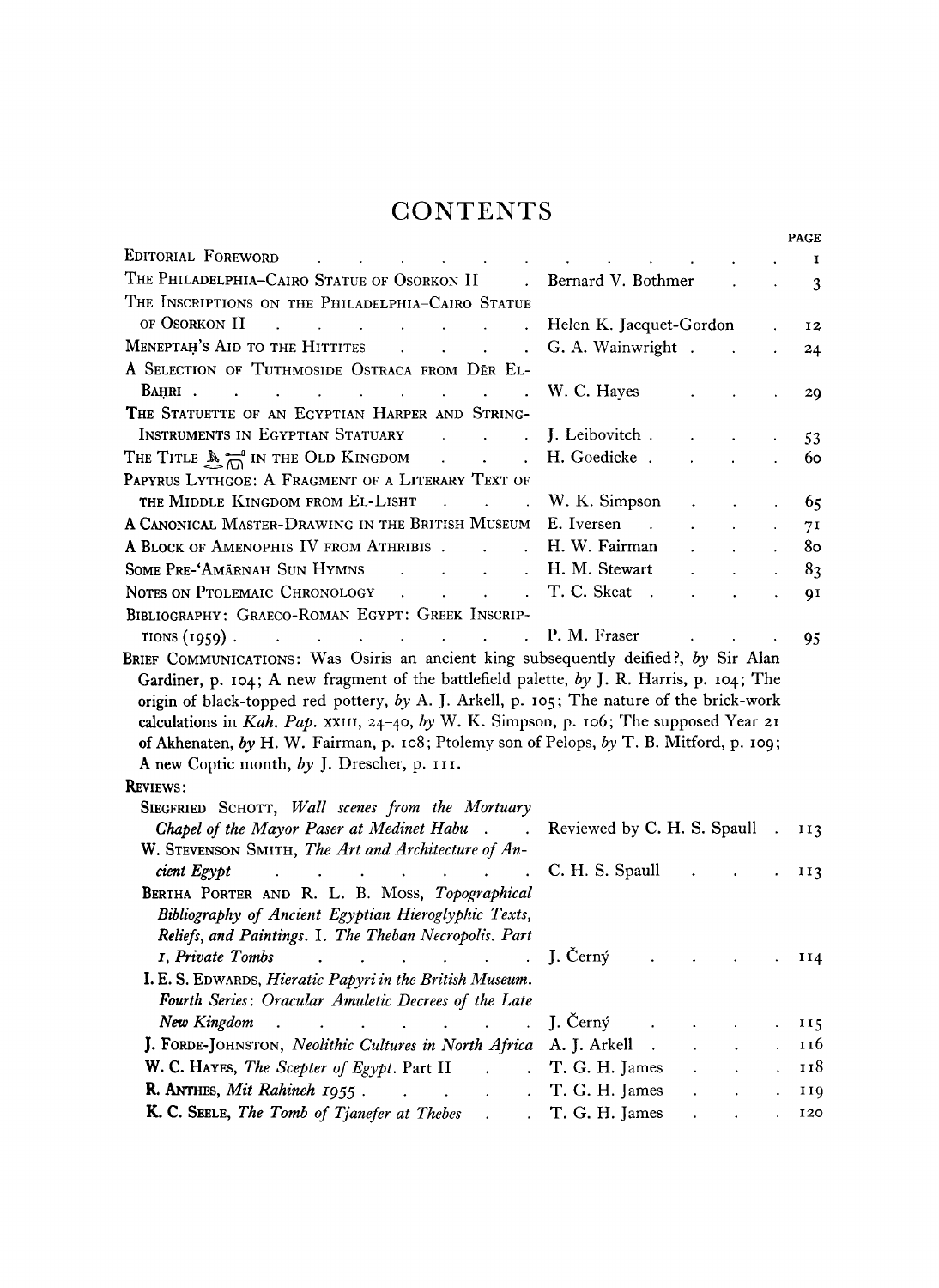### **CONTENTS**

|                                                                                                                                                                                                                                               |  |                      | PAGE |
|-----------------------------------------------------------------------------------------------------------------------------------------------------------------------------------------------------------------------------------------------|--|----------------------|------|
| S. A. B. MERCER, Earliest Intellectual Man's Idea of the                                                                                                                                                                                      |  |                      |      |
| <b>Example 20</b> is a contract of the set of the set of the set of the set of the set of the set of the set of the set of the set of the set of the set of the set of the set of the set of the set of the set of the set of the s<br>Cosmos |  |                      | 122  |
| R. O. FAULKNER, An Ancient Egyptian Book of Hours. J. Gwyn Griffiths.                                                                                                                                                                         |  | $\ddot{\phantom{a}}$ | 123  |
| BLANCH R. BROWN, Ptolemaic Paintings and Mosaics and                                                                                                                                                                                          |  |                      |      |
| <i>the Alexandrian Style</i> R. A. Higgins                                                                                                                                                                                                    |  |                      | 124  |
| A. H. R. E. PAAP, Nomina Sacra in the Greek Papyri of                                                                                                                                                                                         |  |                      |      |
| the First Five Centuries A.D. (a) Contract to the First Five Centuries A.D.                                                                                                                                                                   |  |                      |      |

# LIST OF PLATES

| Plate I.                 | Head of King Osorkon II                                             |                           | Frontispiece                                       |
|--------------------------|---------------------------------------------------------------------|---------------------------|----------------------------------------------------|
| Plate II.                | Head of Osorkon II. Right profile.                                  |                           | facing p. 4<br>and the contract of the contract of |
| Plate III.               | Head of Osorkon II. Three-quarter view                              |                           | facing $p \cdot 5$                                 |
| Plate IV.                | Head of Osorkon II. Seen from above                                 |                           | facing p. 6                                        |
| Plate V                  | Head of Osorkon II. Plaster cast<br><b>Contract Contract Street</b> |                           | facing p. 7                                        |
| Plate VI.                | Statue of Osorkon II. I. Without head; 2. With                      |                           |                                                    |
|                          | cast of head in position                                            |                           | facing p. 10                                       |
| Plates VII-VIII.         | Statue of Osorkon II. The stela.                                    |                           | $.$ between $pp.$ 16 and 17                        |
| Plates IX and IX A.      | Tuthmoside ostraca from Der el-Bahri                                |                           | between $pp.$ 30 and $3I$                          |
| Plates $X$ and $X$ $A$ . | Tuthmoside ostraca from Der el-Bahri                                |                           | $.$ between pp. 32 and 33                          |
| Plates XI and XI A.      | Tuthmoside ostraca from Der el-Bahri                                |                           | between $pp.$ 38 and 39                            |
| Plates XII and XII A.    | Tuthmoside ostraca from Der el-Bahri                                |                           | between $pp.$ 42 and 43                            |
| Plates XIII and XIII A.  | Tuthmoside ostraca from Der el-Bahri                                |                           | between $pp.46$ and $47$                           |
| Plate XIV.               | Statuettes of Harpers                                               |                           | $\frac{1}{2}$ facing $p.53$                        |
| Plates XV and XV A.      |                                                                     | $\mathbf{L}^{\text{max}}$ | between $pp.66$ and $67$                           |
| Plate XVI.               | British Museum drawing-board 5601                                   |                           | facing p. 71                                       |

 $iv$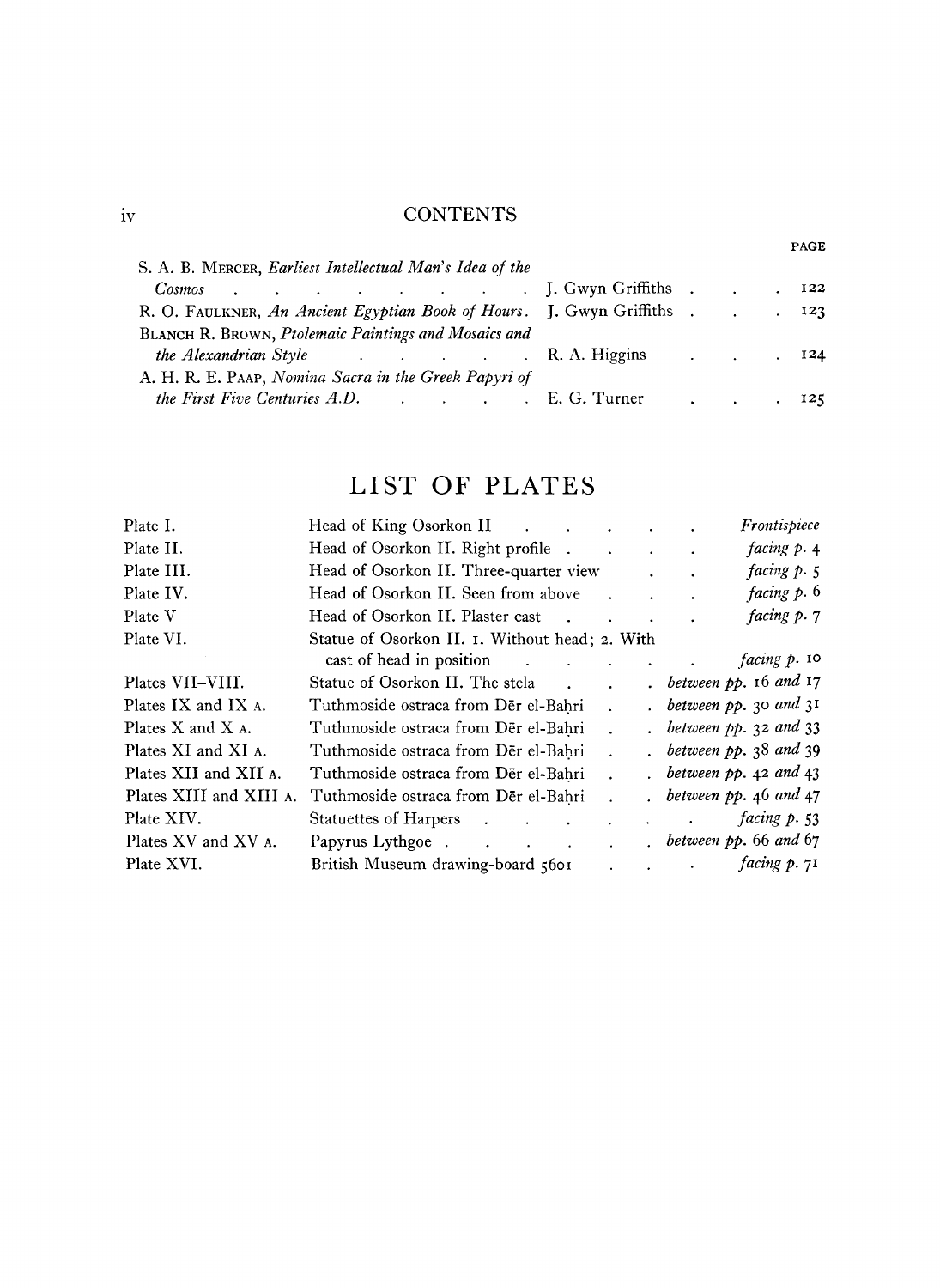## THE TITLE  $\mathbb{A}_{\overline{M}}$  IN THE OLD KINGDOM

#### *By* HANS GOEDICKE

THE Berlin Dictionary *(Wb.* I, 159, 8-10) gives for the word *^* 'ein Titel. AR, MR. im Verkehr mit fremden Ländern: Dolmetscher; oft in den Titeln mr c, hrp c'. This meaning, 'interpreter, dragoman', was proposed by Gardiner<sup>1</sup> after a number of earlier, not very successful attempts by other scholars. In his study, he has demonstrated the connexion of the old word  $\vec{r}$  with the Late-Egyptian  $\vec{R}$ ;  $\vec{r}$  thus preparing the way for understanding. It was he also who proved in the course of his study that Spiegelberg's suggestion that *(3)* corresponded to βαρβαρίζειν 'to speak and act like a barbarian', 'to speak gibberish',<sup>2</sup> was valid for the other uses of this word. It is impossible to add anything to Gardiner's profound article, so that we can refer to his study for these conclusions.

The meaning at present generally accepted<sup>3</sup> for  $\overline{m}^{\text{d}}$  'interpreter' or 'dragoman' was also introduced by Gardiner in the above-mentioned article. On this point he writes :<sup>4</sup> It will be noted that I render the Old Kingdom word  $\overline{m}$  by "interpreter" or "dragoman", whereas the New Kingdom predicate  $\sum_{i=1}^{\infty}$  is translated "foreigner". The reason is that the former is clearly a *title* while the latter equally clearly is not. It would be more literal to substitute "speaker of a foreign language" in each case, this being , . . the true etymological meaning.' This conclusion of Gardiner's seems to me rather strange and I wish to discuss the matter again as far as the Old Kingdom inscriptions are concerned.

Only one instance in the Old Kingdom is known to me where  $\epsilon$  is used by itself in a literary context and not as part of a compound title:5  $\sim$  00  $\pi$  )  $\sim$   $\sim$   $\sim$   $\sim$   $\sim$   $\sim$   $\sim$ [-]]  $\lim_{m \to \infty}$ ]  $\lim_{m \to \infty}$  (I) never caused the going of any *migu* of any Egyptian (lit. man), any  $\zeta$ , or any Nubian . . .'.<sup>6</sup> The  $\mathbb{R}^N$   $\Rightarrow$  at the end of the passage is to be understood as determinative for the preceding words  $\mathcal{L}, \overline{m}$ ,  $\overline{m}$ ,  $\overline{m}$ , in accordance with the practice of abbreviation by avoiding the repetition of the same determinative known from other Old Kingdom inscriptions.<sup>7</sup> As  $\frac{1}{\sqrt{10}}$  is thus determined by  $\frac{15}{20}$ , it seems necessary to consider  $\epsilon$  as a word referring to a group or class of people. This makes it

<sup>1</sup>  *PSBA37,* 117-25.

<sup>&</sup>lt;sup>2</sup> Spiegelberg, *Varia*, *Rec. trav.* 14, 41-42, where he emphasized the onomatopoetic character of the Egyptian word, which is similarly possessed by the Greek equivalent. The Old Kingdom term is here, as usual, transcribed  $\epsilon$ , but more correctly it is  $\epsilon$ , cf. Goyon, *Nouvelles Inscriptions du Wadi Hammamat* 55 f., no. 21.

<sup>3</sup> Cerny, *The Inscriptions of Sinai,* 11, 14; Vandier, *Mo'alla,* 19; Gardiner, *JEA* 43, 7; Faulkner, *JEA* 39, 34; Helck, *Untersuchungen zu den Beamtentiteln des dgyptischen Alten Reiches,* 115.

<sup>\*</sup> Gardiner, *PSBA* 37, 125.

<sup>&</sup>lt;sup>5</sup> Urk. 1, 137, 4. Gardiner's rendering of the passage was based on the first edition of the text which was subsequently improved by Sethe in his second edition.

<sup>&</sup>lt;sup>6</sup> For the significance of the passage cf. Clère, *Sur un cliché des biographies de la Première Période Intermédiaire et de la XI<sup>e</sup> dynastie, Festschrift Grapow,* 38 ff.

<sup>7</sup> For this practice see Gunn, *JEA* 19, 106.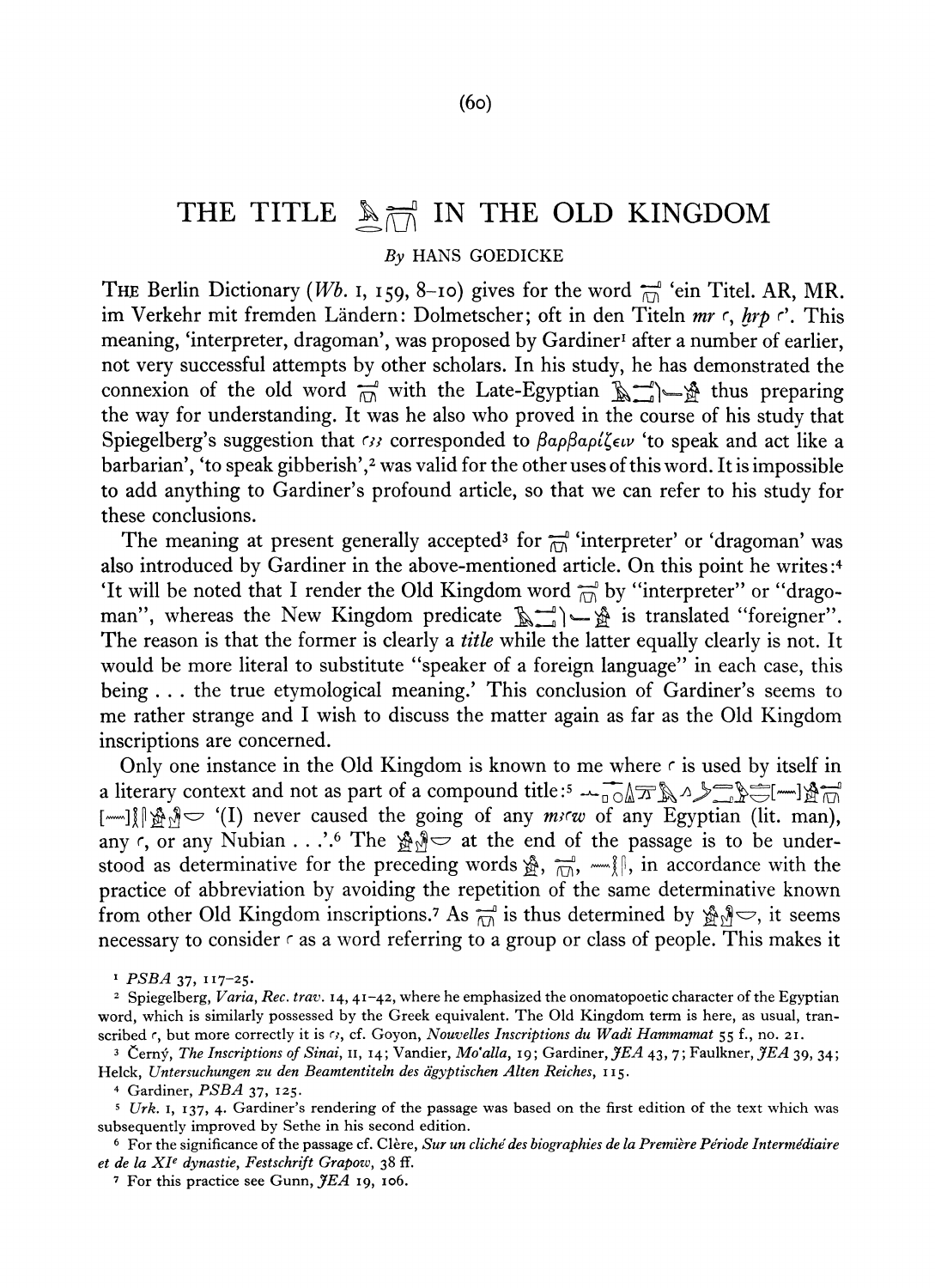improbable that r means 'interpreter'. Moreover, the mention of the  $\widehat{\overline{m}}$  ( $\mathbb{A}^{\mathcal{A}}$ ) between  $\mathbb{A}$  ( $\mathbb{A}^{\mathcal{S}}$ ) and  $\mathbb{A}$   $\mathbb{A}^{\mathcal{S}}$  indicates that those people, called  $\mathbb{A}$  occupied a position which set them in some relation both to the Egyptians *and* to the Nubians.

When we turn to the titles incorporating the word  $\overline{m}$  we note the surprising fact that no instance is attested for the Old Kingdom where  $\overline{m}$  occurs as a title by itself; we have, on the other hand, a considerable number of instances of officials with compound titles, like  $h r \rho \ncosh \rho$  r and, especially,  $i m v - r \ncosh \rho$ . If we accept that  $\ncosh \rho$  means 'interpreter' it is strange that there should have been only higher ranks in an 'organization of interpreters', but no ordinary interpreter. It is further unlikely that there was at this time an organized institution of interpreters with different ranks.<sup>1</sup> In the New Kingdom, where Akkadian is used for diplomatic correspondence, no institution of this kind is found.<sup>2</sup>

In addition to these general objections a further argument against Gardiner's view is provided by a passage in the Dahshur decree<sup>3</sup> which in my opinion proves that *imy-r* r does not signify 'overseer of interpreters'. To translate  $\lim_{\delta \to 0} \lambda \Lambda \sim 0$ 

 $\epsilon^{\infty}$  as ' "friend"-overseer<sup>4</sup> of interpreters of *Md<sub>i</sub>*, *Irm*, *Irtt* . . .' makes little sense. To make this passage understandable it should be translated ' "friend" overseer of the "foreigners" of *Md<sub>3</sub>*, *I<sub>z</sub>m*, *Ir<sub>tt</sub>* . . .'. This translation accepts Gardiner's suggestion that c is the 'speaker of a foreign language', namely, a  $\beta d\rho\beta a\rho o s$ , but I can see no reason to transform this 'speaker of a foreign language' into an 'interpreter'.<sup>5</sup>

Among titles incorporating  $\frac{1}{n}$  we find *hrp*  $\cdot$ , *imy-r*  $\cdot$  and, rarely, *shd*  $\cdot$  and *imy-ht*  $\cdot$ . The title  $\int_{\overline{M}}^{\overline{n}}$  is attested, as far as I know, four times in the Old Kingdom: *Kihyf*,<sup>6</sup> *Kmfr*<sup>7</sup> (G. 2150), his son *Kriswdr*<sup>8</sup> (G. 5340), and *Iydfr*,<sup>9</sup> who might also be in some way related to the family of  $K<sub>2</sub>$ *nfr*. The first lived probably at the end of the Fourth Dynasty, the others during the Fifth Dynasty; after this time the title does not occur. It is of interest that *Kinfr* and *Iydfi* also bear the title  $\{\widehat{\mathcal{L}}\}\$  which is of a military character.<sup>10</sup> Other titles in the inscriptions of *Kmfr* and *Iydfi*, such as  $\Delta \Delta \equiv$  and  $\Im \Box \equiv$ show that these officials had connexions with regions outside the Nile valley, which had been to some extent under the control of the Egyptians for ages past.

While the title *hrp r* is rarely found, *imy-r c* is attested much more frequently. The

8 Junker, *Giza,* vn, 161 = Lepsius, *Denkm.* 11, 85a.  $10^{10}$ 

Cf. Fischer, *JNES* 18, 267 ff.

I The problem of foreign languages, particularly in relation to the South, was hardly of any great importance. Thus today at Aswan, the majority of the population is bilingual, speaking Arabic and Nubian.

<sup>2</sup> For the question of the use of a foreign language for diplomatic correspondence, cf. Czermak, *Akien in Keilschrift und das Auszvdrtige Amt des Pharao, WZKM* 51, 1-13.

<sup>3</sup>  *Urk.* 1, 209, 16.

<sup>4</sup> Although the text clearly gives  $\|\hat{y}\|$ , it seems most likely that this is an error for  $\|\hat{y}\|$  since  $\|\hat{y}\|_{\mathcal{M}}^{\mathcal{M}}$  is the usual, well attested combination. Cf. Helck, op. cit. 115; *Urk.* 1, 102, 5; Weigall, *Documents of Lower Nubia,*  pi. lviii.

<sup>&</sup>lt;sup>5</sup> The element representing the title is *imy-r* while  $\epsilon$  is a designation of people.

<sup>6</sup> Bisson de la Roque, *Fouilles d'Abou-Roach (1924) (FIFAO* 2, 1), 58.

<sup>7</sup> Reisner, *A History of the Giza Necropolis,* 1, 437 ff., figs. 258-64.

<sup>^</sup> Lepsius, *Denkm.* 11, 101a.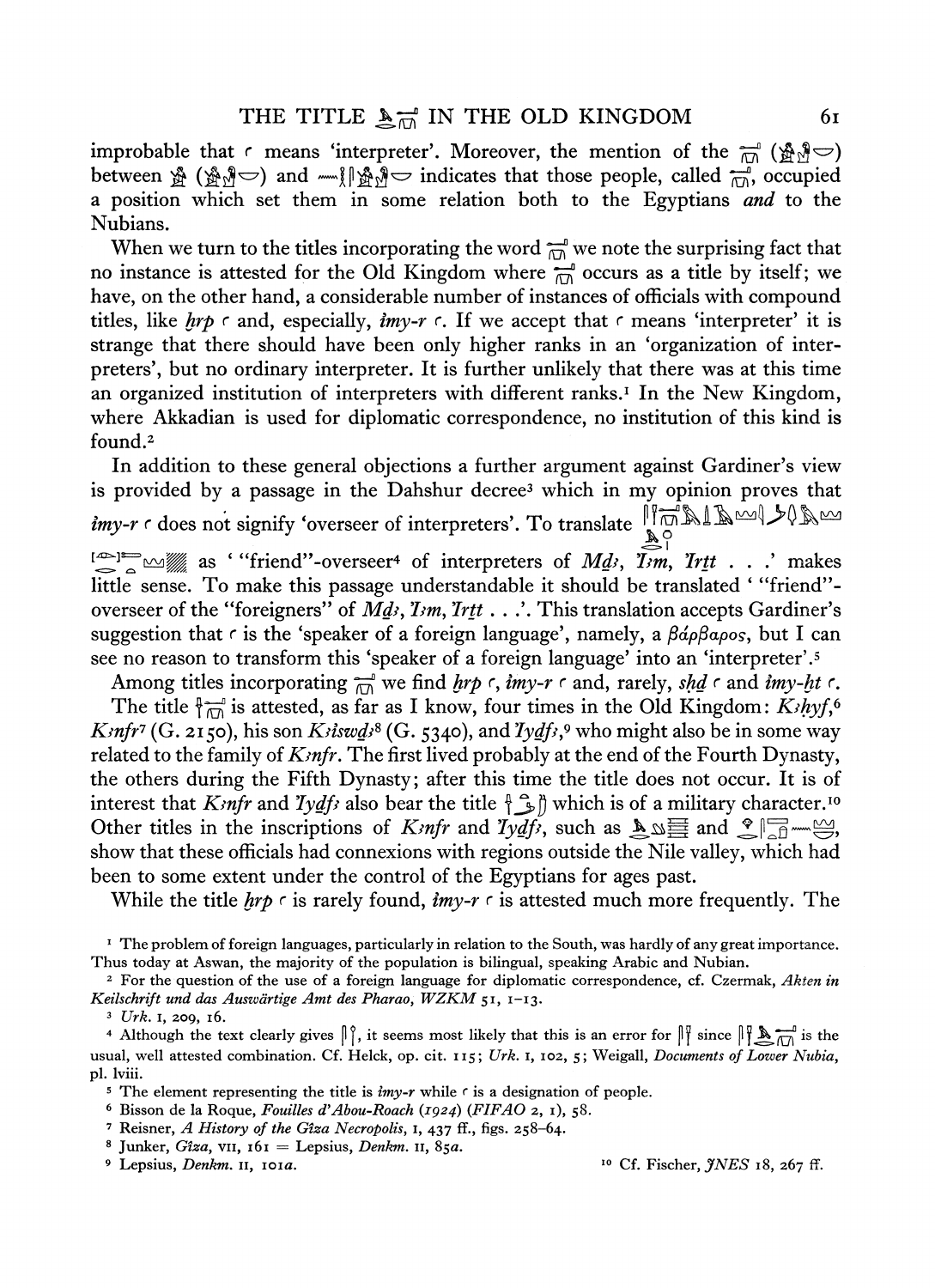#### 62 H. GOEDICKE

oldest example known to me is in a graffito in the Wadi Maghara from the time of Djedkare<sup>-</sup>Isesi<sup>1</sup> where, however, the name of the official is destroyed. All other occurrences of the title *imy-r r* belong to the Sixth Dynasty and later. The following are known to me :

| Pepi I:                |                                       | Ggi                   | Cairo 71/72; 1455            |
|------------------------|---------------------------------------|-----------------------|------------------------------|
| $Iy \ldots$            | Urk. I, 209, $z =$ Weigall,           |                       |                              |
|                        | Documents of Lower Nubia,             | Pepi II and later:    |                              |
|                        | pl. 30                                | $N$ yks $\epsilon$ nh |                              |
| $\mathit{Id}_y$        | <i>Urk.</i> 1, 209, $4 =$ ibid., pls. |                       | Urk. I, $113$ , $10 = Gar$ - |
|                        | 56; 58, 28                            |                       | diner-Peet-Cerný, op. cit.   |
|                        |                                       |                       | pl. IX, 17                   |
| <b>Hwns</b>            | Urk. 1, 208, $17 =$ ibid., pl.        | <i>Mryrcenh</i>       | Urk. 1, 113, $9 =$ ibid.     |
|                        | 29                                    | Hksib                 | Urk. I, 131, $16-17$         |
| Nyksenh                | Urk. 1, 92, $6 =$ Gardiner-           | S <sub>i</sub> bni    | Ann. Serv. 15, 4             |
|                        | Peet-Cerný, Inscriptions of           | Hwi                   | ibid. 7                      |
|                        | Sinai, pl. VIII, 16                   | M h w                 | ibid. $3$                    |
| Sndm                   | Urk. 1, 92, $7 =$ ibid.               | Wdsw                  | de Morgan, Fouilles à Dah-   |
| MnwmricnhMryrc         | Goyon, Nouvelles Inscrip-             |                       | <i>chour</i> , 15, fig. 34   |
|                        | tions du Wadi Hammamat,               | 3bbi                  | Cairo 1406                   |
|                        | p. 53, no. 19                         | Hwwi                  | Brit. Mus. 199               |
| Twzw                   | ibid.                                 | $\eta_{ny}$           | Brit. Mus. 1480              |
| Nfrrnpt                | ibid. p. 55, no. 21                   | $rnht$ (?)            | Urk. 1, 134, 14              |
| Ndmib                  | ibid. <sup>2</sup>                    | <i>Inhtifi</i>        | Vandier, Mo'alla, 19         |
| Twzw                   | ibid.                                 | $Si$ bi               | Weigall, op. cit. pl. LVIII  |
| $I$ <i>hy</i>          | ibid.                                 | 'Ikib                 | ibid.                        |
| Hwnhr                  | ibid.                                 | Tticnh                | ibid.                        |
| Sndmib                 | ibid.                                 | <i>Iri</i>            | ibid.                        |
| 3šfw                   | ibid. p. 60, no. 26                   | Hpi                   | ibid.                        |
| Hwwi                   | ibid. p. 61, no. 27                   | $S/b$                 | ibid.                        |
| Rdyn(i?)               | ibid.                                 | $\epsilon_{3}v$       | ibid.                        |
| Twzw                   | ibid.                                 | $Hn \ldots nt$        | ibid.                        |
| Merenrē <sup>c</sup> : |                                       | $T$ <sub>sw</sub>     | P.Berlin 9010 $(ZAS 61, 71)$ |
| Hrhwf                  | Urk. I, 120, 14                       | Wsr                   | ibid.                        |
|                        |                                       |                       |                              |

Certain conclusions can be drawn from a study of these occurrences. The oldest example of the title *imy-r r* appears to date to the end of the Fifth Dynasty, while the title *hrp r* is known only from earlier times. This indicates either that *hrp r* was the old form which at the end of the Fifth Dynasty was changed to *imy-r r* or that the latter, a new creation, replaced the older *hrp* r. Among the examples listed above, we can distinguish three groups of different provenance:

(1) The individuals belonging to the largest group are mentioned in inscriptions found outside Egypt, in Sinai as well as in Lower Nubia all in graffiti reporting expeditions. These occurrences of the title in texts found in foreign territory form one of the main reasons for the assumption that the word  $\epsilon$  means 'dragoman' both by itself and

<sup>1</sup> Gardiner-Peet-Černý, *The Inscriptions of Sinai*, 1, pl. vii, no. 13 = Urk. 1, 56.

<sup>2</sup> The only instance in the Old Kingdom with the full spelling  $\longrightarrow \mathbb{R} \cap$ .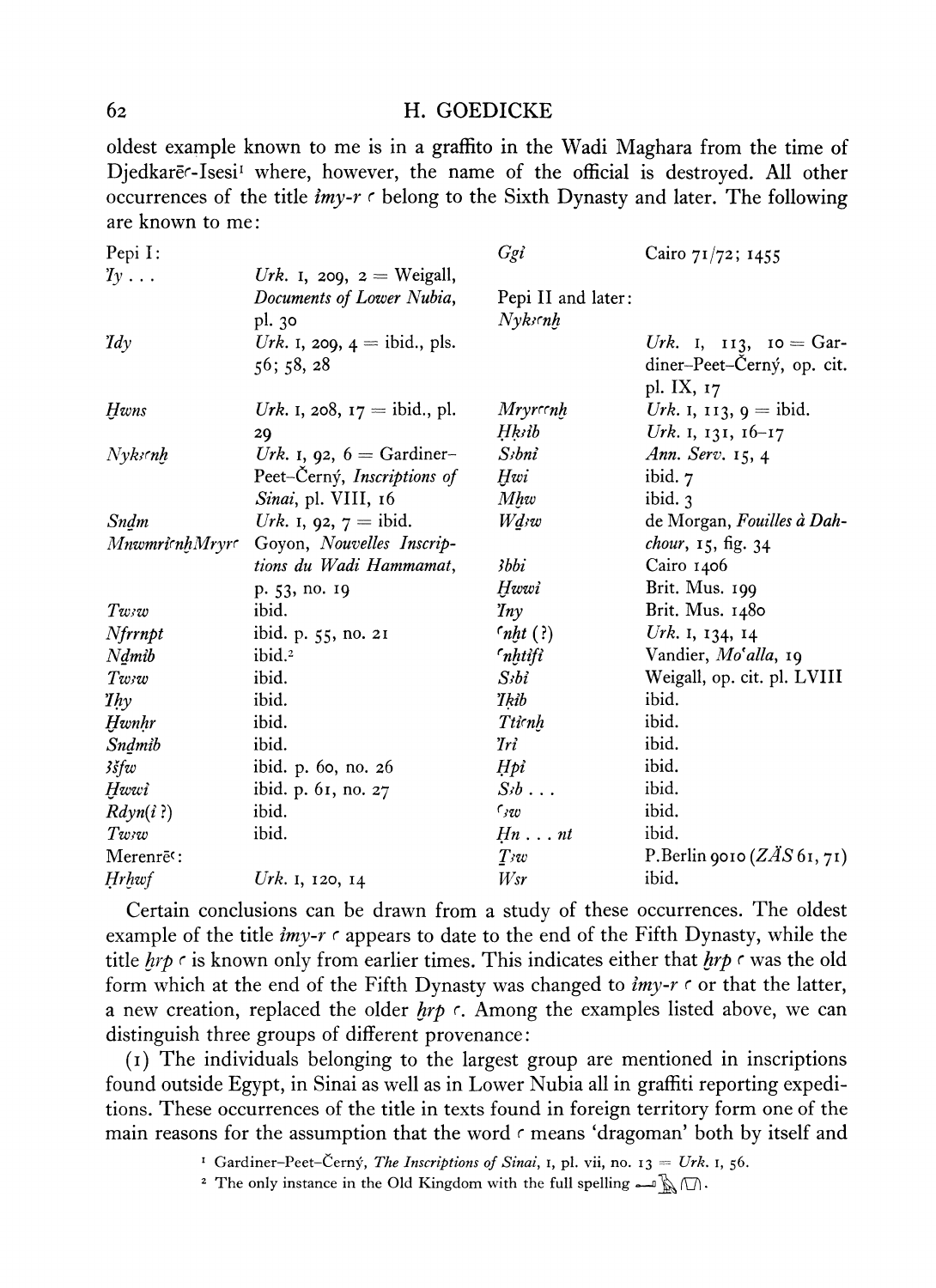in the titles incorporating it. In such circumstances, however, the presence of an 'overseer of the dragomans or interpreters' involves great difficulties. The particular services rendered by an interpreter make it improbable that more than one would be appointed for an expedition; yet the mention of an 'overseer' presupposes a number of lesser officials under his charge.

To assume, on the other hand, that the *imy-r* r was the head of an administrative institution, such as a 'bureau for foreign languages', seems also highly unlikely. In the inscription of Tomas no fewer than eight *imy-r*  $\epsilon$  are mentioned together, which demonstrates that this title cannot signify the leader of an administrative institution. If the latter were the case, then the successive listing of a number of contemporary titleholders would be unlikely. The *imy-r r* seems rather to have been a commander of a certain class of people, as is indicated by the title  $\mathbb{A}^{\text{max}}_{\text{max}}$  'overseer of all r-people of the Southern land'.<sup>1</sup> Gardiner conclusively pointed out that  $\frac{1}{n\Delta}$  is equivalent to Greek  $\beta$ *ap* $\beta$ apos 'foreigner'; the *imy-r*  $\epsilon$ , therefore, is the 'overseer of foreigners'.

(2) In the second largest group *imy-r r* occurs as a title of the nobles of Elephantine. This place occupied a specific role in the Egyptian administration inasmuch as by its geographical position it was the outpost of Egypt towards the South; activity, both military and economic, against Nubia lay in the hands of officials residing there.<sup>2</sup>

(3) Three examples come from the Memphite region. One is from Sakkarah,<sup>3</sup> the other two from Dahshur, one being in the decree of Pepi I for the pyramids of Snofru.

To find an 'overseer of foreigners' near the residence of the Royal Court seems strange. However, in the Dahshur decree<sup>4</sup> the *imy-r*  $\epsilon$  is listed among the addressees concerned with the royal order. Later in the same document  $\int_{0}^{\infty}$  'pacified Nubians' are mentioned<sup>5</sup> and it seems evident that they are to be connected with the official quoted in the address. This connexion is made even more obvious by the addition to the title  $imy-r \in \text{of the qualitying words } n y w \text{ Md}$ , I<sub>2</sub>m Irtt.... These words specify him as 'overseer of the foreigners of *Mds*, *Ism*, *Irtt* . . .'. The 'pacified Nubians' can be recognized in this royal document as some kind of military formation among others in charge of the collection of taxes.

The *Nhsy htp* have been recognized long since as mercenary troops, used to reinforce the Egyptian army.<sup>6</sup> The Dahshur decree makes it clear that the *imy-r r* was the leader of a military formation consisting of such people. It is not surprising therefore to find the imy-r c listed in Weni's account of the army he commanded.<sup>7</sup> For this reason also it becomes understandable that most of the occurrences of the title are found outside the Egyptian frontiers, in places where expeditions were made. Expeditions of either a military or a reconnaissance nature in search of important and precious goods required

6 Cf. Komorzinski, *AAA* 1, 46. ? *Urk.* 1, 102, 5.

<sup>1</sup> Weigall, op. cit. pi. lviii bottom, no. 9.

<sup>2</sup> Helck, *Zur Verwaltung des Mittleren und Neuen Reichs,* 200, assumes that 'die dort stationierten Karawanenfuhrer die Macht im Gau erhalten und somit zu "Gaufursten" werden'.

<sup>3</sup> Cf. Fischer, *JAOS* 74, 29 ff. 4 *Urk.* 1, 209, 16.

<sup>5</sup>  *Urk.* 1, 211, 3. 10. Borchardt *(ZAS* 42, 7) had already expressed the opinion that the *Nhsy htp* are to be connected with the Nubian countries mentioned in the address. Cf. also the connexion between the *imy-r r*  and the *Nhsyw nyw hiswt iptn* in Weni's account of the army, Urk. 1, 102, 5. 8.